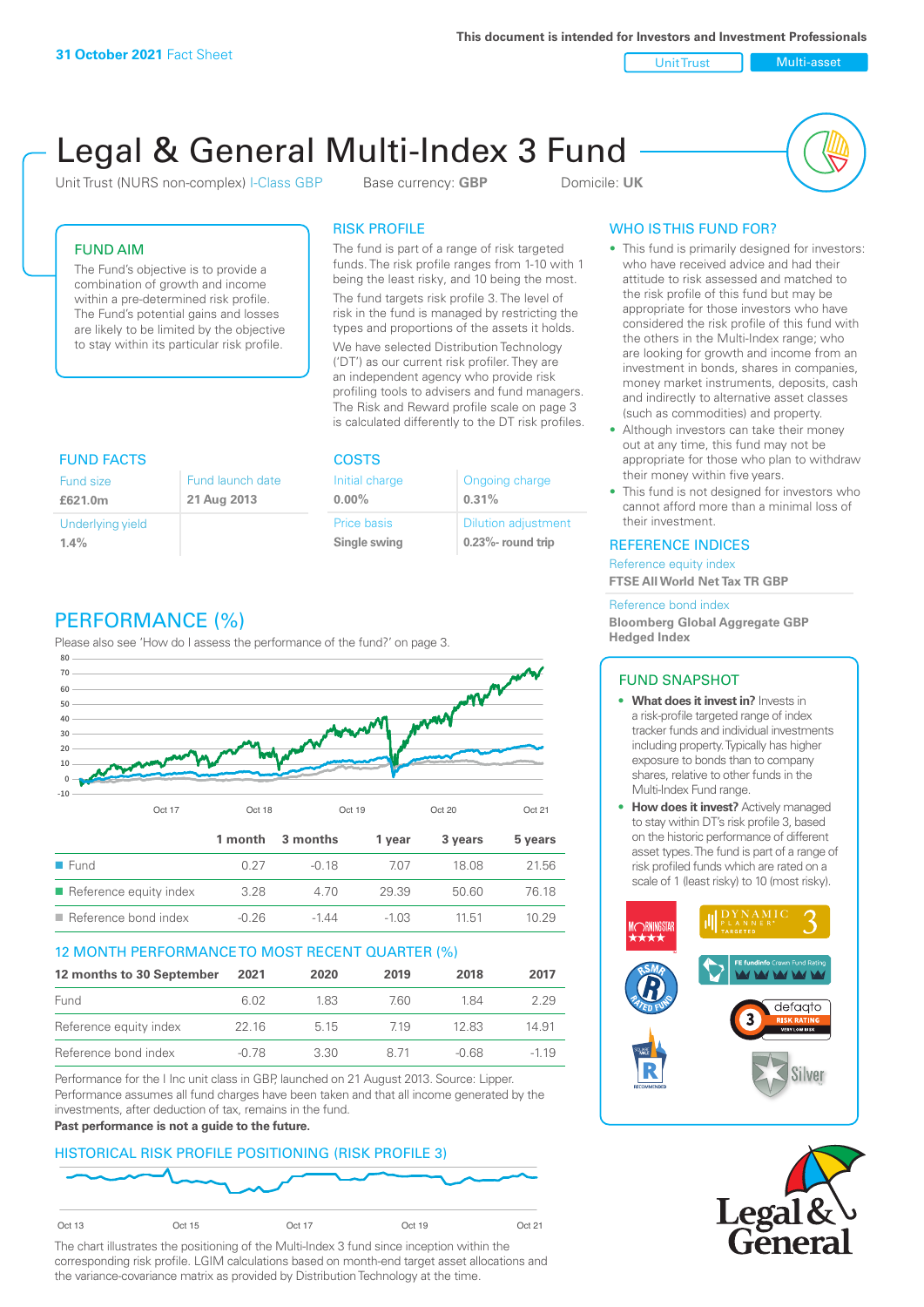# Legal & General Multi-Index 3 Fund

Unit Trust (NURS non-complex) I-Class GBP

# PORTFOLIO BREAKDOWN

All data source LGIM unless otherwise stated. Totals may not sum due to rounding.





#### FUND MANAGERS

The fund managers have responsibility for managing the multi-index fund range. They are part of the Multi-Asset Funds (MAF) team in LGIM. This team focuses on designing and managing multi-asset funds that are tailored to match the specific objectives of various client types. The team sits within a wider Asset Allocation team which combines both depth of experience with a broad range of expertise from different fields, including fund management, investment consulting and risk management roles.

# TOP 10 HOLDINGS (%)

| Cash                                                   | 16.0 |
|--------------------------------------------------------|------|
| L&G All Stocks Gilt Index Trust                        | 13.5 |
| L&G Sterling Corporate Bond Index Fund                 | 8.5  |
| <b>LGIM Global Corporate Bond Fund</b>                 | 7.0  |
| L&G UK Index Trust                                     | 5.0  |
| L&G Japan Index Trust                                  | 3.5  |
| L&G US Index Trust                                     | 3.3  |
| L&G Emerging Markets Government Bond (US\$) Index Fund | 3.0  |
| L&G Global Infrastructure Index Fund                   | 2.8  |
| L&G Global Inflation Linked Bond Index Fund            | 2.5  |